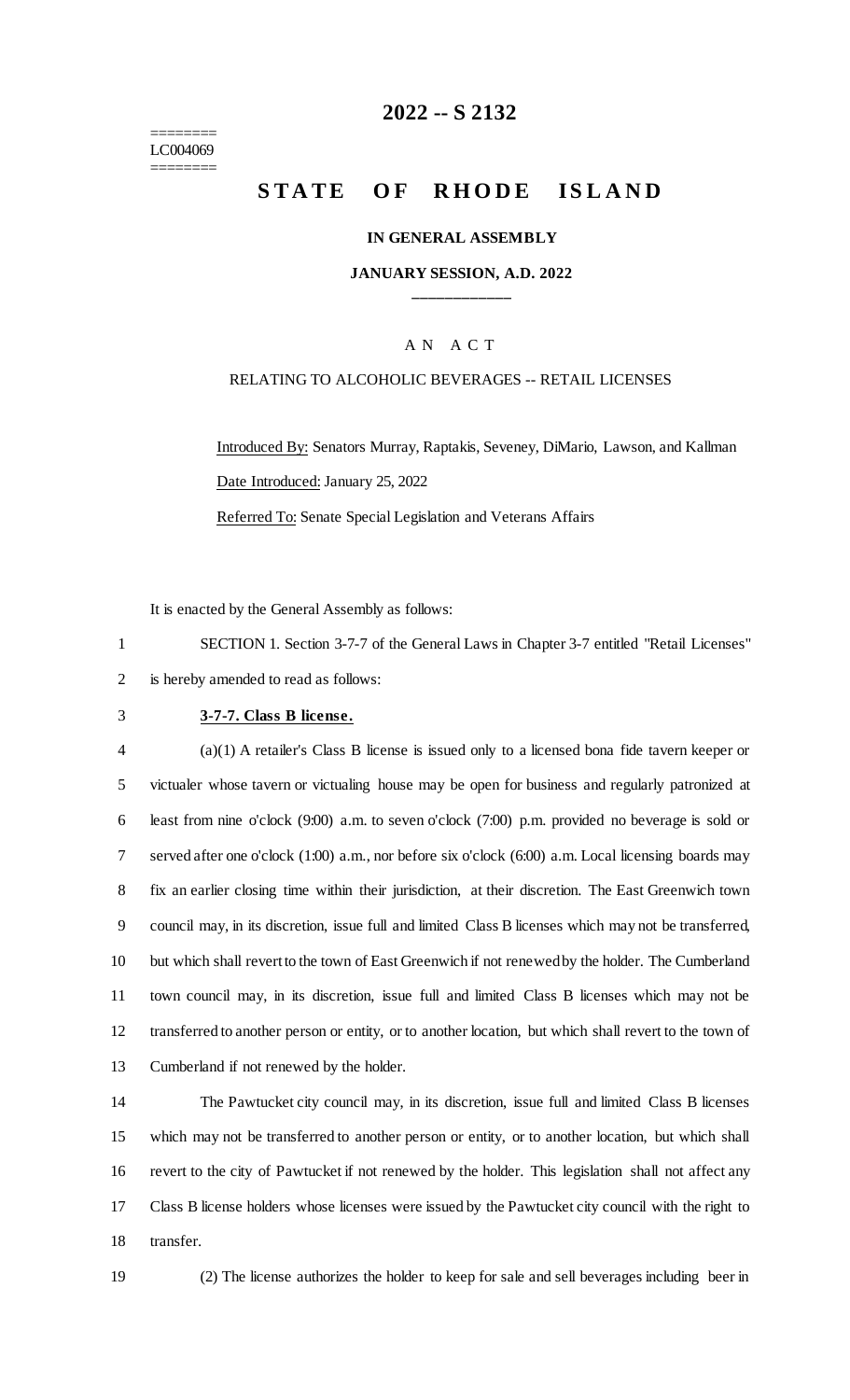cans, at retail at the place described and to deliver them for consumption on the premises or place where sold, but only at tables or a lunch bar where food is served. It also authorizes the charging of a cover, minimum, or door charge. The amount of the cover, or minimum, or door charge shall be posted at the entrance of the establishments in a prominent place.

 (i) [Expires March 1, 2022]. A holder of a Class B license will be permitted to sell, with take-out food orders, up to two (2) seven hundred fifty millimeter (750 ml) bottles of wine or the equivalent volume of wine in smaller factory sealed containers, or seventy-two ounces (72 oz.) of mixed wine-based drinks or single-serving wine in containers sealed in such a way as to prevent re-opening without obvious evidence that the seal was removed or broken, one hundred forty-four ounces (144 oz.) of beer or mixed beverages in original factory sealed containers, and one hundred forty-four ounces (144 oz.) of draft beer or seventy-two ounces (72 oz.) of mixed beverages containing not more than nine ounces (9 oz.) of distilled spirits in growlers, bottles, or other containers sealed in such a way as to prevent re-opening without obvious evidence that the seal was removed or broken, provided such sales shall be made in accordance with § 1.4.10 of the department of business regulation (DBR) liquor control administration regulations, 230-RICR-30- 10-1, and any other DBR regulations.

 (ii) [Expires March 1, 2022]. Delivery of alcoholic beverages with food from a Class B licensee is prohibited.

 (3) Holders of licenses are not permitted to hold dances within the licensed premises, unless proper permits have been properly obtained from the local licensing authorities.

 (4) Any holder of a Class B license may, upon the approval of the local licensing board and for the additional payment of two hundred dollars (\$200) to five hundred dollars (\$500), open for business at twelve o'clock (12:00) p.m. and on Fridays and Saturdays and the night before legal state holidays may close at two o'clock (2:00) a.m. All requests for a two o'clock (2:00) a.m. license shall be advertised by the local licensing board in a newspaper having a circulation in the county where the establishment applying for the license is located.

 (5) A holder of a retailer's Class B license is allowed to erect signs advertising his or her business and products sold on the premises, including neon signs, and is allowed to light those signs during all lawful business hours, including Sundays and holidays.

 (6) Notwithstanding the provisions of subsection (a) and/or § 3-7-16.4, a holder of a retail class B and/or class ED license may apply to the municipality in which the licensee is located for a permit to conduct a so-called "Lock-In Event", under the following conditions:

 (i) A "Lock-In Event" is defined as an event where a specified group of individuals are permitted to remain in a licensed premises after closing hours including, but not limited to, the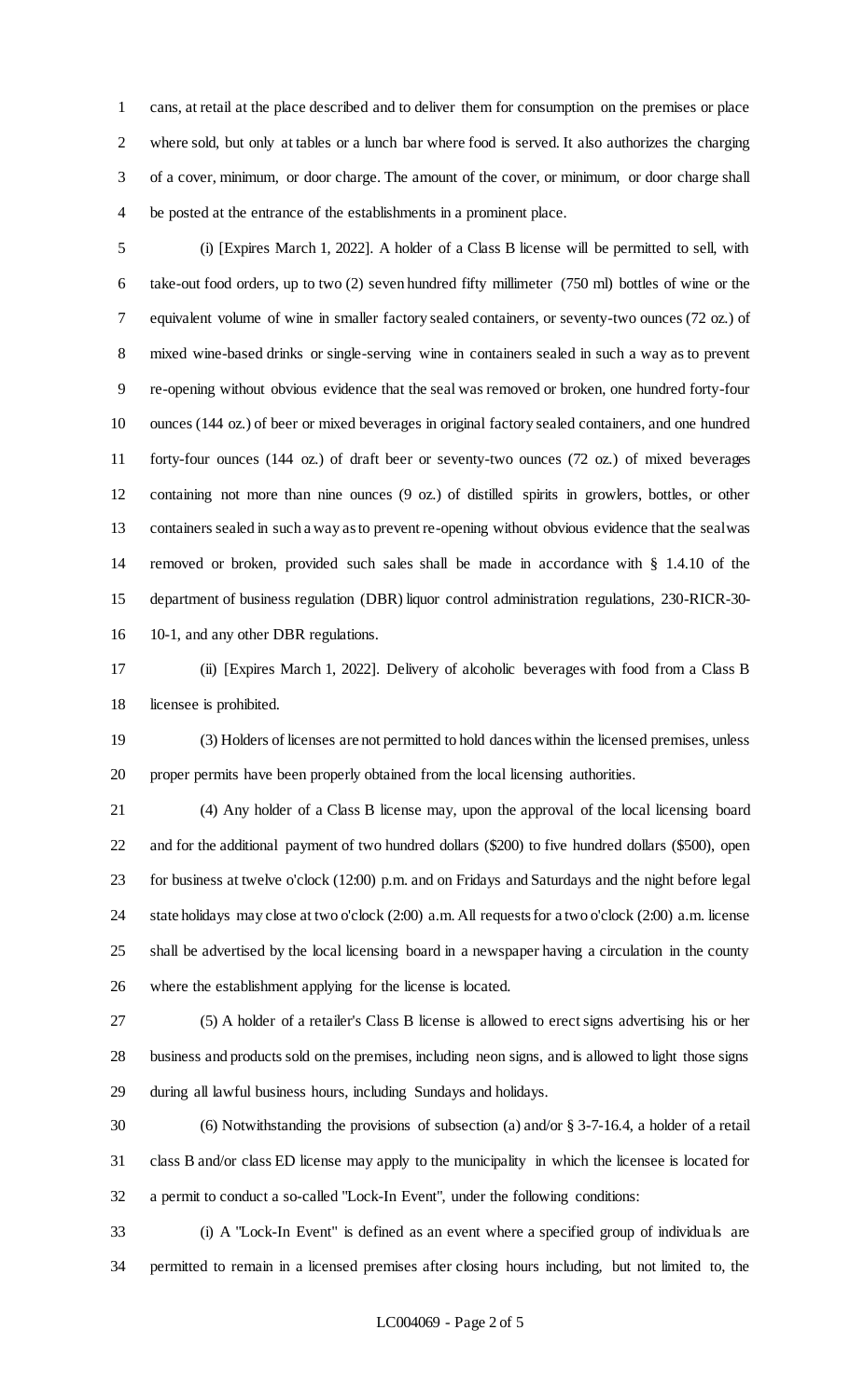hours of 1:00 a.m. to 6:00 a.m.

 (ii) A Lock-In Event must have the approval of the municipal licensing authority pursuant to a permit issued for each such event, subject to such conditions as may attach to the permit. The fee for the permit shall be not less than fifty dollars (\$50.00) nor more than one hundred dollars (\$100). The granting or denial of a Lock-In Event permit shall be in the sole discretion of the municipal licensing authority and there shall be no appeal from the denial of such a permit.

 (iii) During the entire period of any Lock-In Event, all alcoholic beverages must be secured in place or removed from the public portion of the premises and secured to the satisfaction of the municipality issuing the Lock-In Event permit.

 (iv) During the Lock-In Event, the establishment shall be exclusively occupied by the Lock-In Event participants and no other patrons shall be admitted to the premises who are not participants. It shall be a condition of the permit that participants shall not be admitted more than thirty (30) minutes after the permitted start time of the Lock-In Event, except in the event of unforeseen travel delays, nor permitted to re-enter the event if they leave the licensed premises.

(v) As part of the Lock-In Event, food shall be served.

 (vi) The municipal licensing authority may, in its sole discretion, require the presence of a police detail, for some or all of the event, and the number of officers required, if any, shall be determined by the municipality as part of the process of issuing the Lock-In Event permit. The licensee shall be solely responsible for the cost of any such required police detail.

 (b) The annual license fee for a tavern keeper shall be four hundred dollars (\$400) to two thousand dollars (\$2,000), and for a victualer the license fee shall be four hundred dollars (\$400) to two thousand dollars (\$2,000). In towns with a population of less than two thousand five hundred (2,500) inhabitants, as determined by the last census taken under the authority of the United States or the state, the fee for each retailer's Class B license shall be determined by the town council, but shall in no case be less than three hundred dollars (\$300) annually. If the applicant requests it in his or her application, any retailer's Class B license may be issued limiting the sale of beverages on the licensed premises to malt and vinous beverages containing not more than twenty percent (20%) alcohol by volume, and the fee for that limited Class B license shall be two hundred dollars (\$200) to one thousand five hundred dollars (\$1,500) annually. The fee for any Class B license shall in each case be prorated to the year ending December 1 in every calendar year.

 (1) Upon the approval and designation of a district or districts within its city or town by the local licensing board, the local licensing board may issue to any holder of a Class B license or a Class ED license, an extended hours permit to extend closing hours on Thursdays, Fridays and Saturdays, the night before a legal state holiday or such other days as determined by the local board,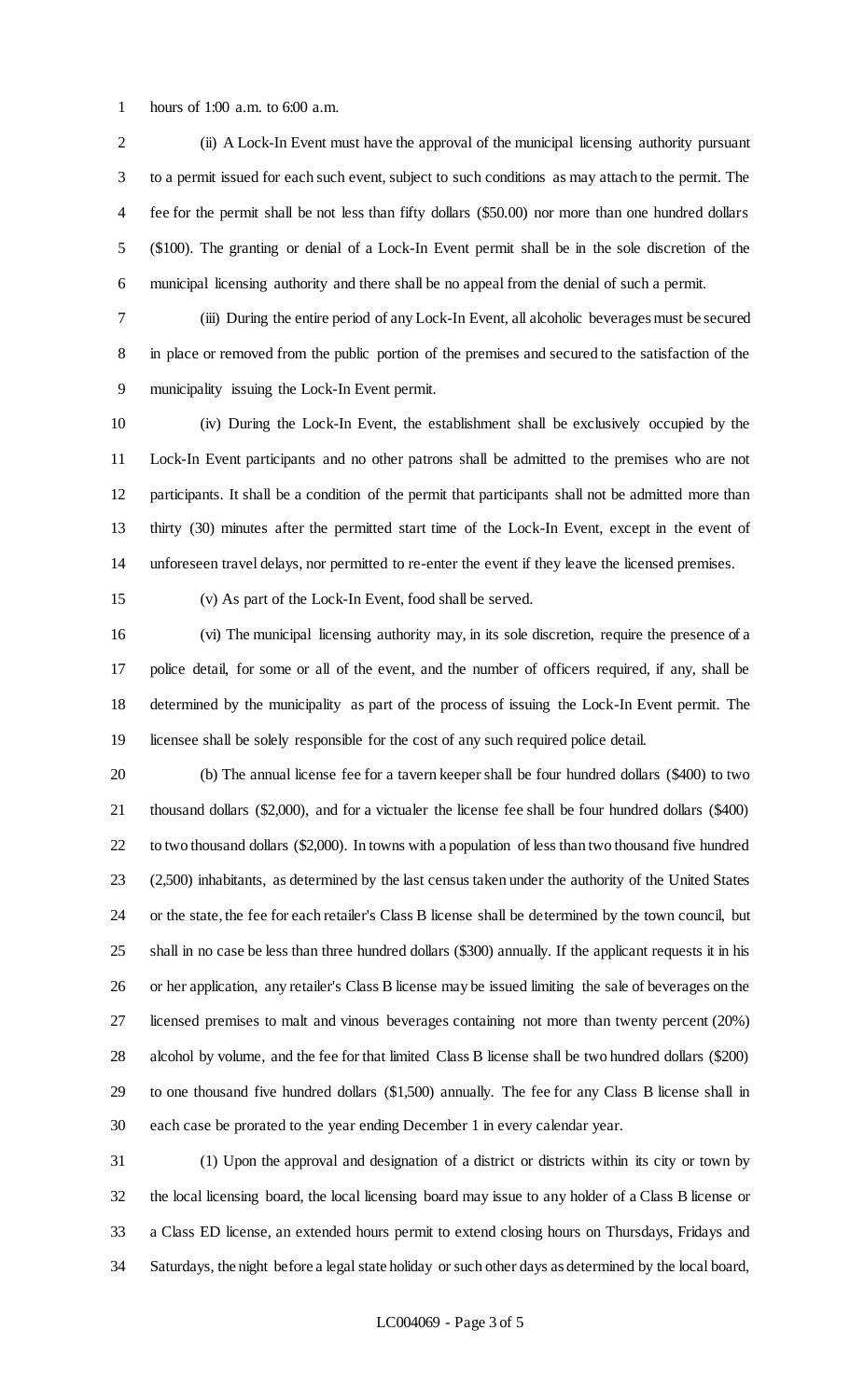for one hour past such license holder's legal closing time as established by the license holder's 2 license or licenses including, but not limited to, those issued pursuant to subsection  $(a)(4)$  of this section. The extended hours permit shall not permit the sale of alcohol during the extended one- hour period and shall prohibit the admittance of new patrons in the establishment during the extended one-hour period. The designation of such district(s) shall be for a duration of not less than six (6) months. Prior to designating any such district, the local licensing authority shall hold a hearing on the proposed designation. The proposed designation shall include the boundaries of the proposed district, the applicable days for the extended hours, and the duration of the designation and the conditions imposed. The proposed designation shall be advertised at least once per week for three (3) weeks prior to the hearing in a newspaper in general circulation in the city or town. The city or town will establish an application process for an extended hours permit for such license holder and may adopt rules and regulations to administer the permit.

- (c) The licensee must offer to the public, in conjunction with the sale of alcoholic
- beverages, the opportunity to purchase and consume food to be served on the premises in the same
- area designed for the sale and consumption of alcoholic beverages. These foods must be offered
- for sale during all times that alcoholic beverages are sold and consumed on the licensed premises,
- unless the local licensing board grants permission to the licensee to stop the sale of food after ten
- o'clock (10:00) p.m. Such permission shall be subject to revocation by the local licensing board at
- 19 any time for any cause.
- 
- SECTION 2. This act shall take effect on December 1, 2022.

======== LC004069 ========